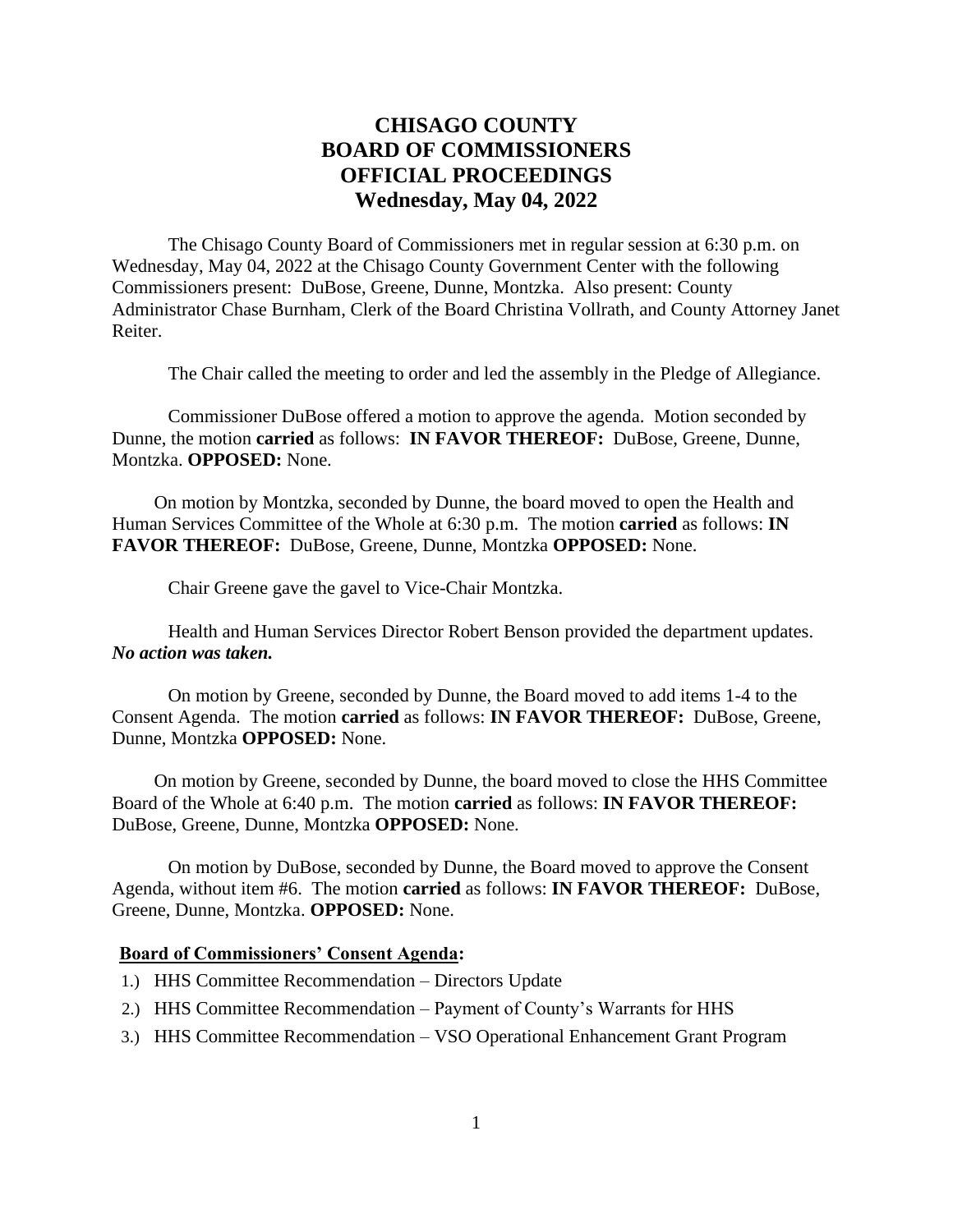### **RESOLUTION NO: 22/0504-1 VETERANS SERVICE OFFICE OPERATIONAL ENHANCEMENT GRANT PROGRAM GRANT AGREEMENT**

**BE IT RESOLVED** by the Chisago County Board of Commissioners that the County enter into the attached Grant Contract with the Minnesota Department of Veteran's Affairs to conduct the following program: **COUNTY VETERANS SERVICE OFFICE OPERATIONAL ENHANCEMENT GRANT PROGRAM.** The grant must be used to provide outreach to the County's veterans; to assist in the reintegration of combat veterans into society; to collaborate with other social service agencies, educational institutions, and other community organizations for the purposes of enhancing services offered to veterans; to reduce homelessness among veterans; and to enhance the operations of the County veterans service office, as specified in Minnesota Statutes 197.608 and Minnesota Laws 2017, Chapter 4, Article 1, Section 38, Subdivision 2. This Grant should not be used to supplant or reduce other funding.

**BE IT FURTHER RESOLVED** by Chisago County that Bryan Brown, the County Veterans Service Officer, be authorized to execute the attached Grant Contract for the abovementioned Program on behalf of the County.

- 4.) HHS Committee Recommendation SHIP Grant Agreement Women's Enviro. Institute
- 5.) Payment of County's Warrants and Miscellaneous Bills Per Minnesota Statutes 375.1, proceedings of the County Board including a list of itemized accounts, claims or demands must be published in the official newspaper. The itemized list of claims is available for public review on the County website at https://www.chisagocounty.us/1197/Claims-Paid. Claims less than \$2,000 are listed as a total dollar amount and notes the number of claims included in the total.
- 7.) Applications for Abatements (reduction) of Property Taxes
- 8.) Conveyance of Tax Forfeited Land to Nessel Twp. pursuant to M.S. 282.01, subd. 1a.

### **RESOLUTION NO. 22/0504-2 CONVEYANCE OF TAX FORFEITED LAND TO NESSEL TOWNSHIP PURSUANT TO M.S. 282.01, SUBD. 1A.**

**WHEREAS,** Nessel has submitted a request for tax forfeited parcel 06.00303.00 to be conveyed to the Township for an authorized public purpose under M.S. 282.01, subdivision 1a, paragraph (f),

**WHEREAS,** M.S. 282.01, subdivision 1a, paragraph (f) authorizes conveyance, with County Board approval, of tax forfeited land to a local government subdivision if they certify to the Board that prior to forfeiture the government subdivision was entitled to the parcel under a written development agreement.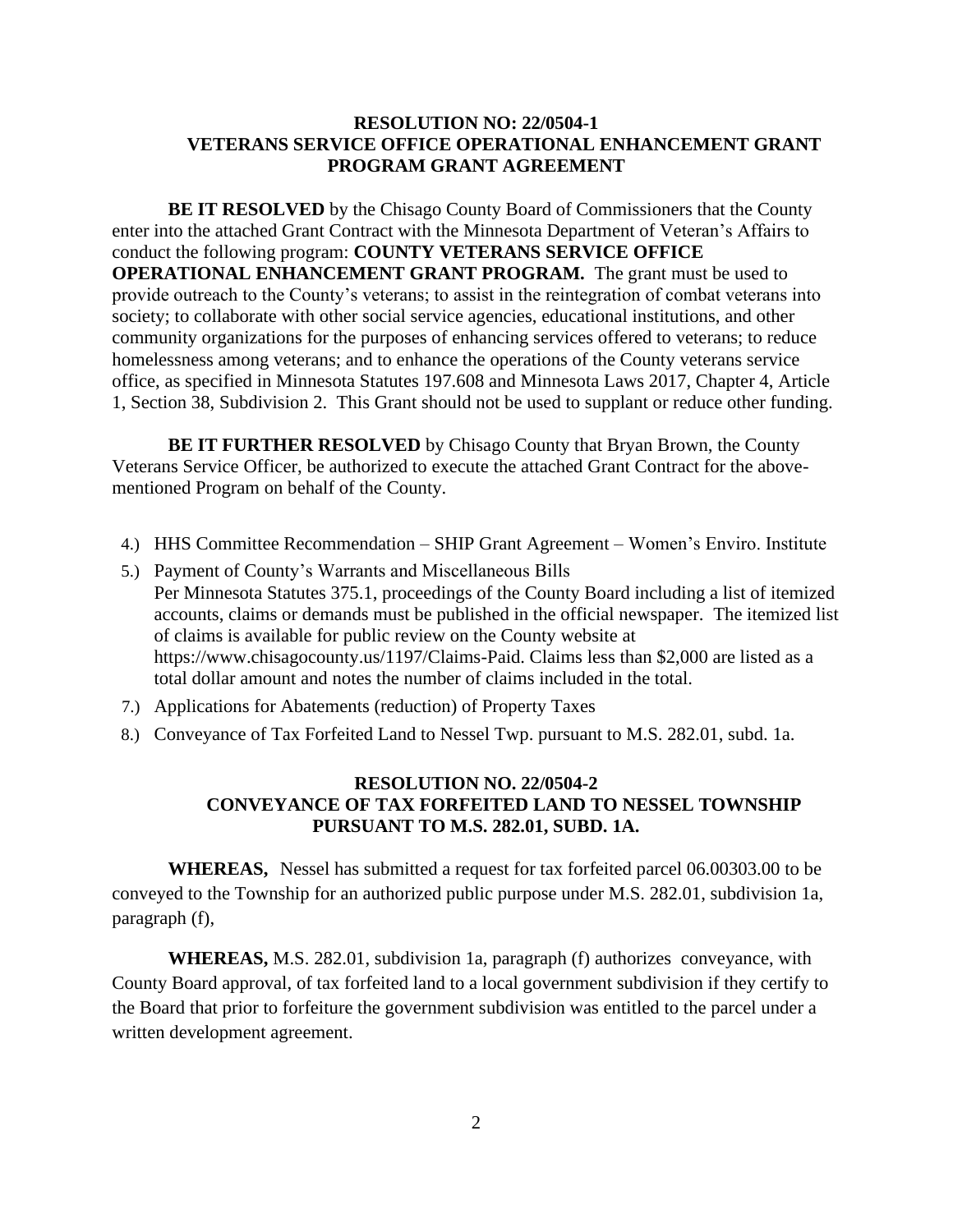**NOW THEREFORE BE IT RESOLVED,** that the Chisago County Board of Commissioners approve the conveyance of tax forfeited parcel 06.00303.00 for an authorized public use to Nessel Township pursuant to M.S. 282.01, subdivision 1a, paragraph (f).

On motion by DuBose, seconded by Dunne, the Board moved to amend the April  $20<sup>th</sup>$ 2022 minutes . The motion **carried** as follows: **IN FAVOR THEREOF:** DuBose, Greene, Dunne, Montzka **OPPOSED:** None.

 On motion by DuBose, seconded by Montzka, the Board moved to approve the State of Minnesota Financial Crimes Task Force Joint Powers Agreement. The motion **carried** as follows: **IN FAVOR THEREOF:** DuBose, Greene, Dunne, Montzka **OPPOSED:** None.

 On motion by DuBose, seconded by Dunne, the Board moved to hold a public hearing on June 18, 2022 to consider revisions to the Business Subsidy Policy and Criteria. The motion **carried** as follows: **IN FAVOR THEREOF:** DuBose, Greene, Dunne, Montzka **OPPOSED:** None.

 On motion by Dunne, seconded by Montzka, the Board moved to adopt the resolution establishing the Absentee Ballot Board for 2022. The motion **carried** as follows: **IN FAVOR THEREOF:** DuBose, Greene, Dunne, Montzka **OPPOSED:** None.

## **RESOLUTION NO. 22/0504-3 ESTABLISHING AN ABSENTEE BALLOT BOARD**

**WHEREAS**, Chisago County is required by Minnesota Statutes 203B.121, Subd. 1 to establish an Absentee Ballot Board effective June 24, 2022; and

**WHEREAS**, this board will bring uniformity in the processing of accepting or rejecting returned absentee ballots in Chisago County; and

**WHEREAS**, the Absentee Ballot Board would consist of a sufficient number of election judges as provided in sections 204B.19 to 204B.22 or deputy county auditors trained in the processing and counting of absentee ballots;

**THEREFORE, BE IT RESOLVED THAT**, the Chisago County Board of Commissioners hereby establishes an Absentee Ballot Board that would consist of a sufficient number of election judges as provided in sections 204B.19 to 204B.22 or deputy auditors to perform the task.

 On motion by Dunne, seconded by Montzka, the Board moved to direct the County Auditor to appoint two eligible voters of the county to serve on the Chisago County Canvassing Board for the 2022 State Primary and General Elections pursuant to M.S. 204C.31, and to set August 12, 2022 and November 18, 2022 each at 10 a.m. as the County Canvassing Board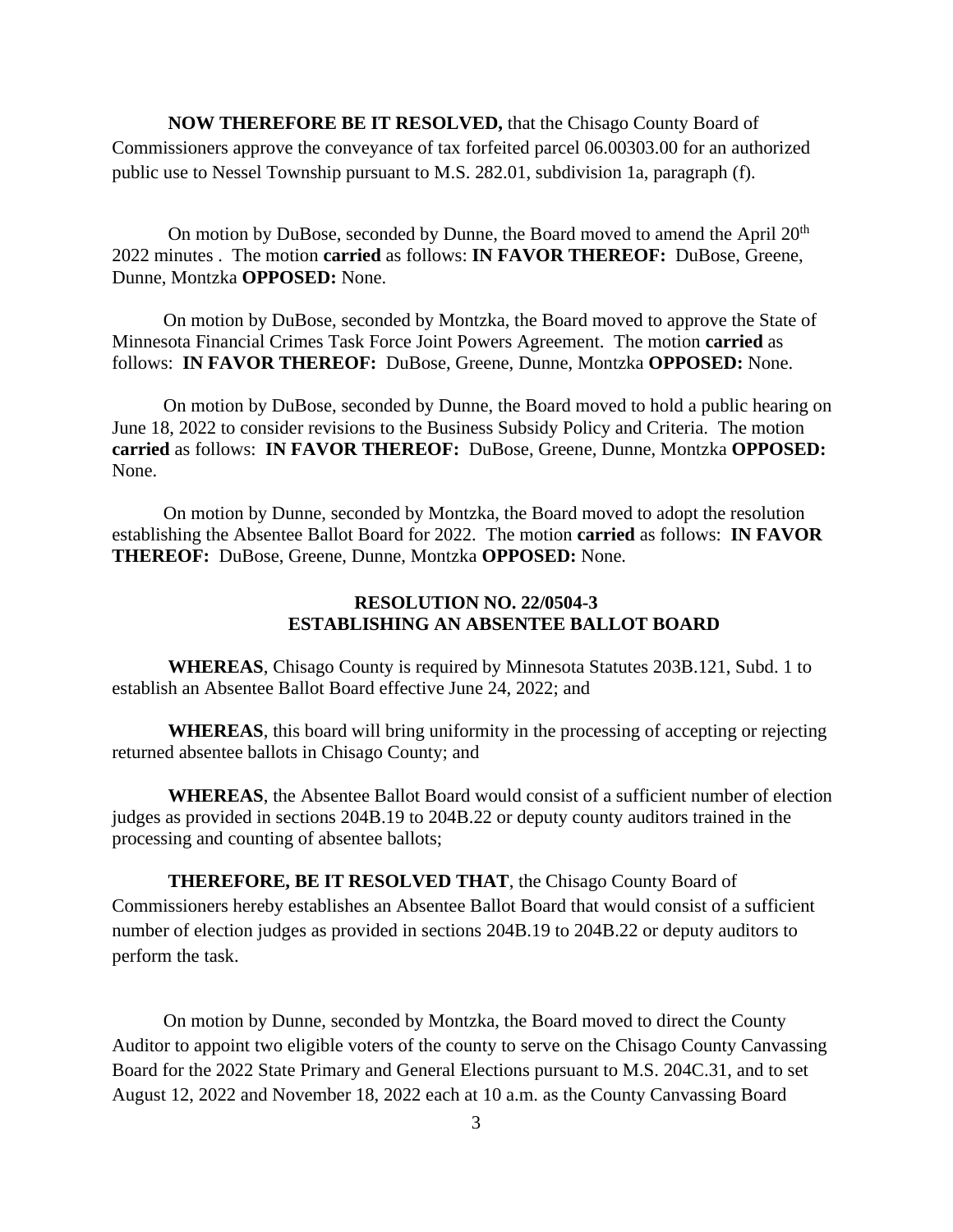Meetings for the 2022 Elections.The motion **carried** as follows: **IN FAVOR THEREOF:** DuBose, Greene, Dunne, Montzka **OPPOSED:** None.

 On motion by DuBose, seconded by Dunne, the Board moved to direct staff to work with MnCCC to bring back a contract for Tyler Technologies tax and CAMA software and to notify MnCCC that we will not be upgrading with Aumentum Technologies. The motion **carried** as follows: **IN FAVOR THEREOF:** DuBose, Greene, Dunne, Montzka **OPPOSED:** None.

 On motion by DuBose, seconded by Montzka, the Board moved to approve 2022 Minnesota Native Landscape Service Contract for LID treatment of Invasive Phragmites. The motion **carried** as follows: **IN FAVOR THEREOF:** DuBose, Greene, Dunne, Montzka **OPPOSED:** None.

 On motion by DuBose, seconded by Dunne, the Board moved to approve the agreement by and between Chisago County and Lakes Aquatic Weed Removal in support of the Chisago Lakes Lake Improvement District 2022 North Center to North Lindstrom Channel maintenance project as presented. The motion **carried** as follows: **IN FAVOR THEREOF:** DuBose, Greene, Dunne, Montzka **OPPOSED:** None.

 On motion by Dunne, seconded by DuBose, the Board moved to approve the State of Minnesota – Minnesota Department of Agriculture Cooperative Agreement for Waste Pesticide Collection.The motion **carried** as follows: **IN FAVOR THEREOF:** DuBose, Greene, Dunne, Montzka **OPPOSED:** None.

 On motion by Montzka, seconded by Dunne, the Board moved to approve the Professional/Technical Services contract Between Chisago County and Toltz, King, Duvall, Anderson and Associates, Inc. for HHW Recycling Yard Site and Facility Improvement Plan, Bid, and Construction Services. The motion **carried** as follows: **IN FAVOR THEREOF:** DuBose, Greene, Dunne, Montzka **OPPOSED:** None.

 On motion by DuBose, seconded by Dunne, the Board moved to approve the amended contract with Pictometry. The motion **carried** as follows: **IN FAVOR THEREOF:** DuBose, Greene, Dunne, Montzka **OPPOSED:** None.

County Administrator Chase Burnham provided administrator updates and correspondence. *No action was taken.*

Several Commissioners offered reports of their respective committee assignments. *No action was taken.*